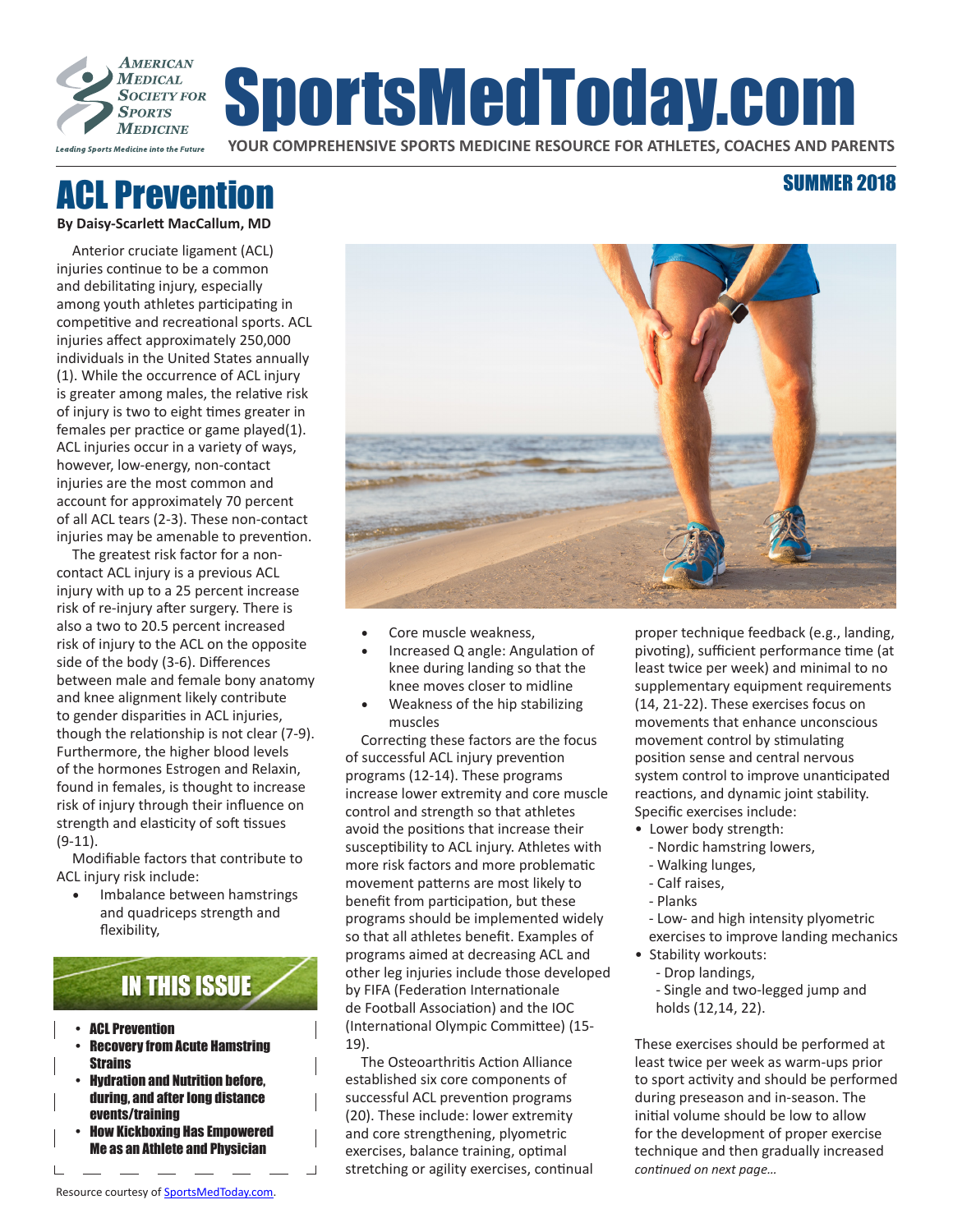## Recovery from Acute Hamstring Strains

#### **By Meghan F. Raleigh, MD**

The hamstring consists of three muscles: the biceps femoris, semitendinosis and semimembranosus muscles. Acute hamstring strains are categorized as Type I or Type II, depending on the mechanism of injury. Type I injuries result from sprinting sports and usually involve the biceps femoris. Type II injuries occur from forceful and excessive stretch of the muscle and typically occur with slidetackling, high-kicking, and dancing activities. Recovery from both types of injuries vary, but generally take several weeks to months. Type II hamstring strains typically take longer to recover than Type I strains. Returning too early can lead to exacerbation of the injury or re-injury. Hamstring injuries can also result from chronic overuse injuries, which are treated similarly.

#### **Diagnosis**

Diagnosis of an acute hamstring strain is made through history and physical exam. Most athletes describe a sudden sharp pain in the back of the thigh during activity. Commonly the individual will hear a "pop" and develop bruising. Athletes may have difficulty bearing weight or continuing activity immediately following the injury. Imaging with ultrasound or MRI may assist with the diagnosis but are not usually necessary. X-rays can be helpful if there is a concern for an avulsion injury (where the tendon is pulled away from the bone) but also are not necessary in diagnosing a hamstring strain.

#### **Treatment**

The goal of treatment is to return the athlete to play while minimizing the risk of re-injury. This is done through a rehabilitation program that should be overseen by a physical therapist or



athletic trainer. Typical rehab can be broken down into three phases.

In Phase I, the emphasis is on pain control and decreasing swelling. This is accomplished by using P.R.I.C.E. (protection, rest, ice, compression, elevation). Compression is effective in reducing pain and should be applied soon after the injury. There is no evidence that non-steroidal antiinflammatory (NSAID) medications are effective in pain relief or recovery from hamstring injury and are therefore not recommended. If the injury is severe, crutches may be needed for a few days until the athlete can walk comfortably. Agility and trunk stabilization exercises may be introduced as allowed by pain during this phase, however no isolated hamstring exercises should be performed yet. The athlete can progress to Phase II once they are walking normally and able to jog at a low intensity without any pain.

In Phase II, the focus is on increasing range of motion and strength of the hamstrings. Agility and trunk stabilization exercises are continued with progressive intensity. Eccentric exercises (putting

a load on the tendon while the muscle is lengthening) should be added in this phase. Prolonged static stretching should be avoided, but controlled dynamic eccentric exercises are encouraged. When the athlete is pain free with the exercises and achieves full hamstring strength, he/she can progress to Phase III.

Phase III consists of progressive agility and trunk stabilization, advanced neuromuscular training, eccentric exercises, and the addition of sportspecific exercises or drills.

There is a lack of evidence for the use steroid injections or platelet rich plasma (PRP) injections in the treatment of acute hamstring strains.

#### **Return to play**

Return to play is dependent on the hamstring function, not on a specific time frame or imaging result. Typically, Type I injuries return to pre-injury function earlier than Type II injuries. The athlete may return to play after he/she progresses through all three phases of rehabilitation. In addition, he/she should be pain-free, psychologically ready, have recovery of full strength and flexibility, and be able to perform sport-specific movements. The recovery can range from weeks to more than six months.

#### **Prevention**

There is evidence that performing eccentric exercises called Nordic hamstring curls reduces both new and recurrent acute hamstring injuries. Ensuring that the athlete is fully rehabilitated and does not return to play prematurely is the best way to prevent re-injury.

#### **[References](https://www.amssm.org/Content/hidden/SMT_REFERENCES_2018.pdf)**

#### CONTINUED FROM PAGE 1

after the athlete can demonstrate proper technique at the initial prescribed volume and intensity (12,14).

The rate of sports-related ACL injuries increases during adolescence, and the opportunity for reducing injury risk is before abnormal mechanics develop. It

is therefore recommended that athletes should begin preventative programs young, as early as age 10 (12, 14, 23- 24); however, secondary school, club, college, and professional athletes all benefit from prevention programs and should participate throughout their careers. Additionally, athletes that

have sustained prior ACL injury or who participate in high-risk sports (frequent landing, cutting, or direction changes and decelerations) should obligatory participate in ACL prevention programs (3,4, 8,12,14, 19-22).

**[References](https://www.amssm.org/Content/hidden/SMT_REFERENCES_2018.pdf)**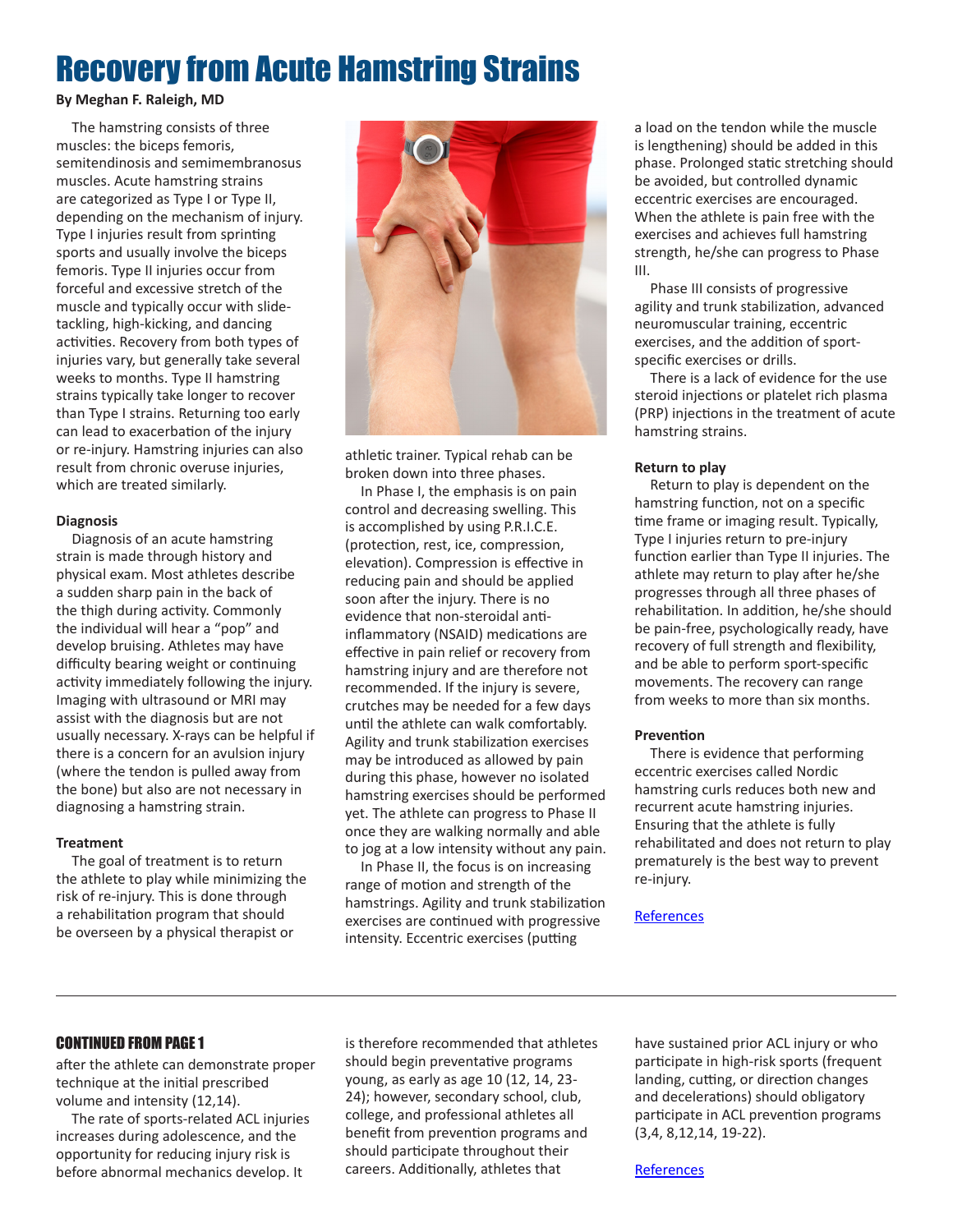## Hydration and Nutrition before, during, and after long distance events/training

#### **By Gerardo Miranda-Comas, MD**

Optimal hydration and nutrition enhances performance through helping athletes maintain body temperature, blood volume, and adequate muscle function. Specific nutritional needs are based on sport-specific considerations like distance and environment and individual needs based on sex, body weight, and training regimen. The following will guide athletes on hydration and nutrition before, during and after endurance events.

#### **Training Hydration and Diet** *Pre-exercise:*

Prior to the event one should prehydrate with approx. 350-600 mL at least four hours before the event. If the individual does not urinate or has dark urine, an additional 200 - 350 ml should be consumed two hours prior to the event. For long distance events, make sure to consume beverages with 20-50 mEq/L of salt or snacks with small amounts of salt to help stimulate thirst and retain the consumed fluids. Overhydrating before or during the event is not recommended as it can lead to low blood sodium, thereby increasing the risk of hyponatremia (low sodium levels), which may lead to confusion, muscle cramps and, if not corrected, can progress to serious medical complications requiring hospitalization.

Using a combination of carbohydrates and protein will help fuel and maintain your muscles during exercise. A meal composed of high carbohydrate (1-4 g/kg of body weight) and protein is suggested one to three hours before a workout. Although, the optimal amount of preactivity food you need to consume is highly individualized.

Working out on an empty stomach may result in cramping or indigestion. Also, avoid eating high-fiber food or high fat items pre-exercise because they are difficult to digest and may cause gastrointestinal discomfort.

Here are some suggestions for preworkout meal:

- A peanut butter and banana or PBJ sandwich
- Greek yogurt with berries
- Oatmeal with low-fat milk and fruit
- Apple or banana and almond butter



• About a handful of nuts and raisins (two parts raisins: one part nuts) Events lasting longer than 90 minutes require higher amounts of carbohydrates starting 36-48 hours prior to the event of approximately 10-12 g/kg per day.

#### *During exercise:*

The amount of fluid hydration varies depending on the individual's sweating, climate, as well as exercise duration and intensity. For events less than one hour, only water is needed for hydration, For events lasting more than an hour, a good rule of thumb is to drink when thirsty, on average 400-800 mL/hour, depending on the above factors. Fluids consumed should contain 20-30 mEq/L of sodium and 2-5 mEq/L of potassium in order to replace electrolyte losses in sweat. Sweat losses can range from one to two liters per hour for endurance sports, but may exceed two liters per hour during warmer events.

Refueling with carbohydrates is recommended when exercising over an hour. Approximately 30 to 60 grams per hour (g/hr) for exercise sessions 1-2.5 hours in duration, and up to 90 g/hr for longer sessions (>2.5 hours). To make digestion easier, divide food into smaller portions. For athletes who do not have the time to eat during an event, sports drinks may be used as an alternative to fulfill nutrient needs. If doing this, ideally drink 150-300mL of a 6% carbohydrate sports drink every 15-20 minutes. It is not necessary to consume fat during exercise.

*Post-exercise/ Recovery:*

Effective rehydration following exercise in the heat, requires replacing all losses. Some athletes choose to weigh themselves to track and replace their losses more closely. The rehydration beverage should contain moderately high levels of sodium (at least 50 mEq/L), and possibly also some potassium. The volume of beverage consumed should be greater than the volume of sweat lost to provide for the ongoing urine and respiratory losses. Approximately 1.5 liters of fluid for every kilogram of body weight lost should be consumed to achieve rapid and complete recovery from dehydration. Intravenous fluid replacement after exercise is warranted if the individual has lost >7% body weight or presents nausea, vomiting, or diarrhea.

It is important to replenish your storage of carbohydrates after exercise. If your workout lasts for less than an hour, there is no need to increase your normal carbohydrate consumption post exercising. If your workout lasts for longer than 60 to 90 minutes hrs, eat or drink a ratio of approximately 4:1, carbohydrate to protein within 30 minutes of ending the work-out.

Some examples include:

- Oatmeal with bananas
- Fruit and almonds
- Sports bars
- Smoothy with protein and carbohydrates

For longer recovery, consume 10- 20 g of protein approximately two hours post-exercise.